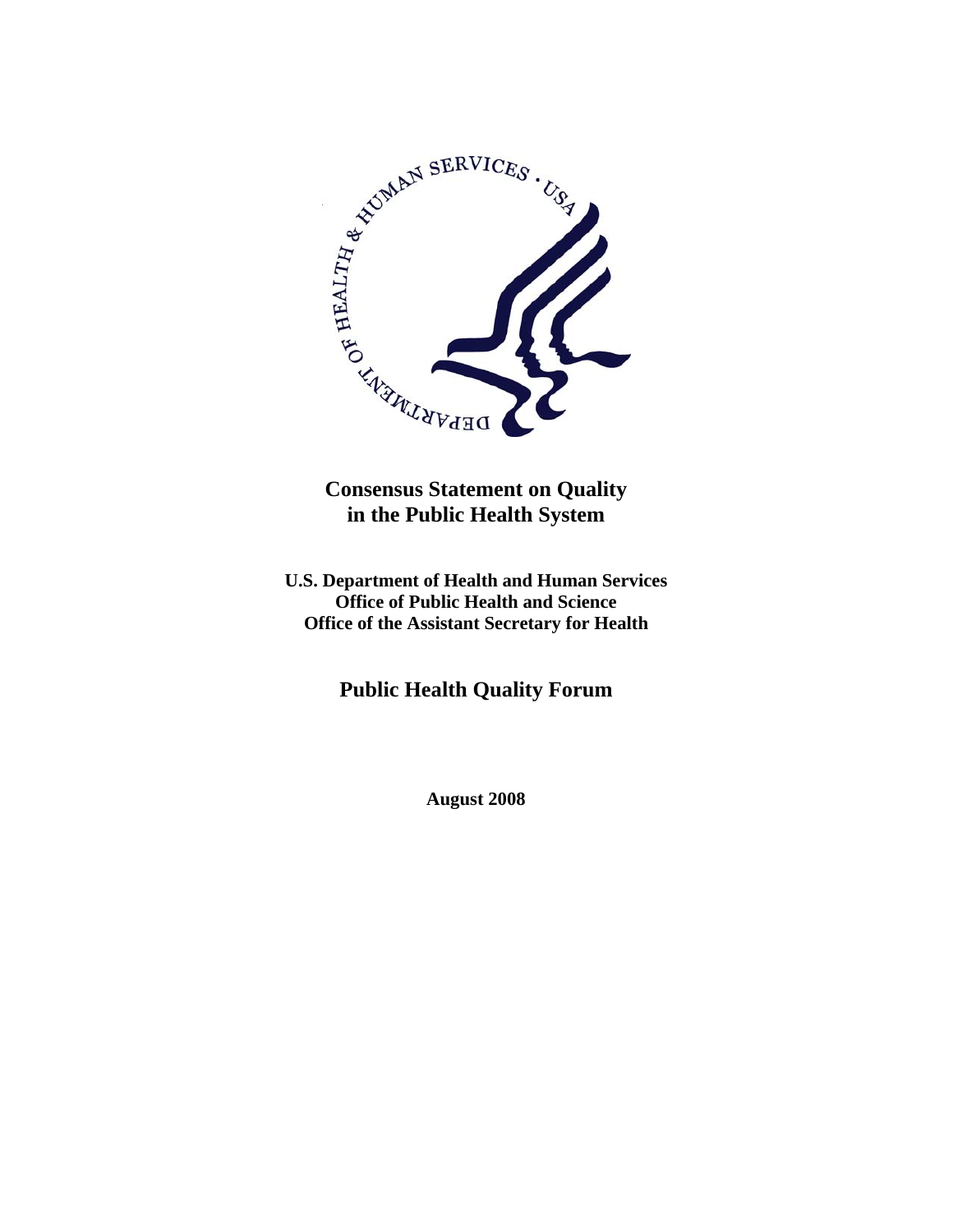#### **Foreword**

This consensus statement frames quality in the public health system. It is intended to serve as principles to enhance and guide goals of existing and future programs that promote quality. The consensus statement was developed by the Public Health Quality Forum (PHQF). Organized under my the direction as the Assistant Secretary for Health (ASH), U.S. Department of Health and Human Services (HHS), the PHQF is stimulating a national movement for coordinated quality improvement efforts across all levels in the public health system. The motivating factor for convening the PHQF was to establish a venue where characteristics of and a system for quality in public health could be framed at a macro-level. This is consistent with the role of the ASH for providing leadership to the Nation on public health and science. I embrace this function and demonstrate that responsibility through this initiative.

Providing a national framework for quality will facilitate consistent implementation of quality improvement processes in every day public health practices. The tools provided are designed to support current and future quality improvement efforts by providing system-level leadership in defining characteristics of quality in the system. The characteristics promote strategic decisionmaking and resource allocations to focus attention on the development of concentrated efforts to improve quality and ultimately improve population health outcomes.

Quality must be a value-adding function. The preferred application is to embed these concepts into daily value-adding practices to ensure the emergence of a culture of quality throughout the public health system. Flowing from this should be greater emphasis on research-based evidence to identify quality public health practices. Policymakers must also embrace quality concepts in the initiation of new policies and the modification and evaluation of existing ones. Ideally, a public health system containing such a coordinated quality movement at all levels will facilitate measuring improvements and result in adding value for the Nation.

Garth Graham, MD, MPH, Deputy Assistant Secretary for Minority Health, serves as the Executive Director of the PHQF. The initial meeting of the PHQF was held in May 2008 and work is intended to be an ongoing process in the Office of the ASH. Members of the PHQF and the Federal agencies that they represent are provided in Appendix A. System partners that participated in this process through presentations and reviews are also noted in Appendix A. The HHS Public Health Systems Working Group, chaired by Peggy Honoré, DHA, participated in the process by providing input into the design of this system for public health quality improvement.

Garcia, MI ssistant Secretary for Health  $2<sup>2</sup>$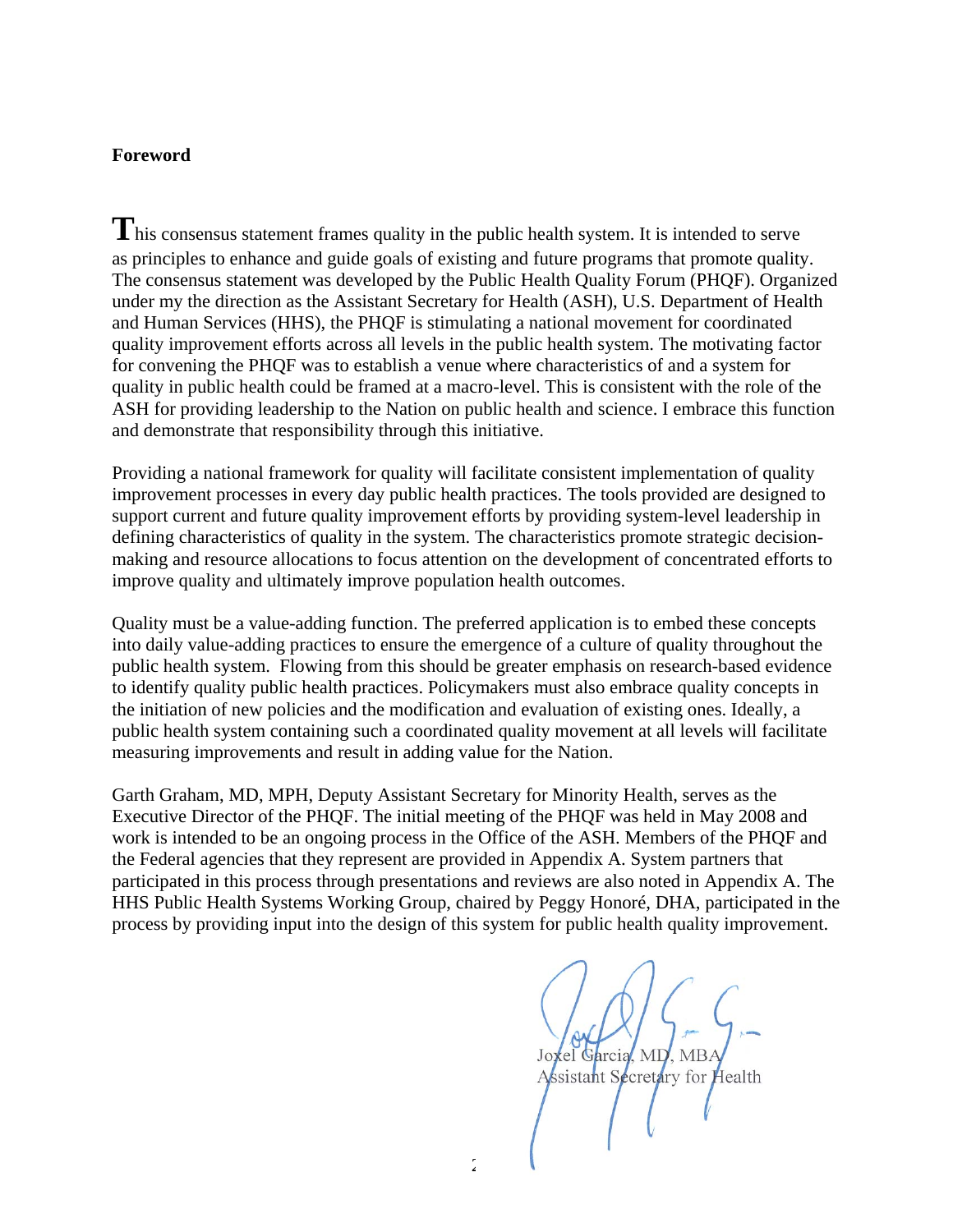## **Background**

In a 1998 report, the President's Commission on Consumer Protection and Quality in the Health Care Industry recommended that all segments of the health industry should embrace quality improvement and support this commitment with clearly established aims for improvement.<sup>1</sup> The Commission asserted that all sectors of the health industry needed to be accountable for improving quality. They cited the lack of a systematic approach as hindering the industry's ability to sustain quality and stated that quality improvement should be demonstrated by providing information on performance using standardized quality measures. Along with this was a recommendation to ensure the wide availability of valid, comprehensive, and comparative data that it could be used to evaluate effectiveness for improving health.<sup>1</sup> Expanding on this was the 2001 Institute of Medicine (IOM) publication *Crossing the Quality Chasm: A New Health System for the 21<sup>st</sup> Century* where six aims for improvement in quality-of-care were documented.<sup>2</sup>

Advancements in public health quality improvement are progressing, but the goals and tools are less defined than in some sectors of the health care industry. Aims for improvement in the quality of public health services have not been universally identified and indicators of public health quality are not commonplace. Tools comparable to ones used to assess the quality of patient care such as health plan report cards and the Health Effectiveness Data and Information Set (HEDIS) are not available for most parallel functions of the public health system. The recent identification of processes to facilitate quality improvement in public health such as accreditation, certification, performance measurement, and quality standards for public health preparedness are positive signs that a culture to increase and mainstream quality improvement concepts is strengthening. However, research findings indicate that public health quality improvement practices are most prevalent when they are driven by strong national leadership.<sup>3</sup> Local public health agency quality improvement initiatives are most common in clinical programs and are least likely to occur in prevention programs.<sup>3</sup> Some challenges to implementing quality improvement in public health practice include identification of meaningful goals, data collection limitations, and lack of training for the workforce.<sup>3</sup> Another obstacle is the lack of knowledge on best practices and evidence from research as recommended by the IOM.<sup>4</sup> These barriers to creating a culture for quality improvement must be addressed, with particular attention given to establishing structures for routine dialogue and communication on quality improvement concepts and initiatives at all levels of the system.

## **Defining Quality in Public Health**

The Nation's public health system is the first line of defense to protect the health of the entire population. This covenant with the Nation for safeguarding population health can be best achieved if concepts of quality and quality improvement are understood and embraced in all segments of the public health system. To promote uniformity across the system, the following definition of quality is provided:

*Quality in public health is the degree to which policies, programs, services, and research for the population increase desired health outcomes and conditions in which the population can be healthy***.**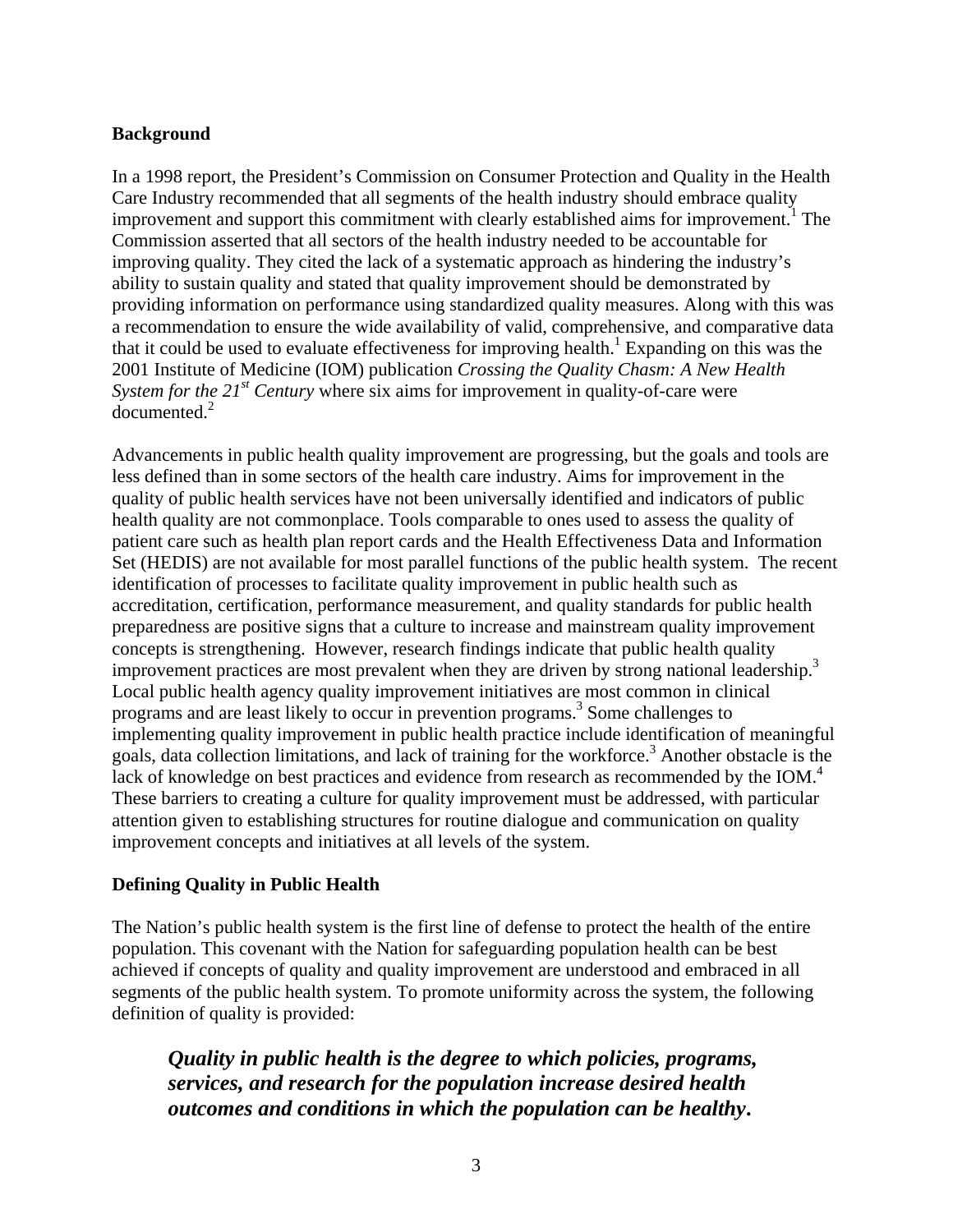Articulating a clear vision for quality in public health and supporting the implementation of a national framework for quality improvement are commitments that are shared and promoted by partners and stakeholders in the public health system. An overarching goal, at all levels and sectors of the system, is to have continuous evaluation of public health practices, programs and policies that produce and promote desired results while giving significant additional attention to those that need to be improved. An ultimate goal of quality improvement in public health should be to optimize population health, across all populations. The role of research to provide meaningful knowledge and academia for educating the workforce are critical components to advancing quality and fulfilling this goal. Partners agree that quality improvement should be a robust system where practices of quality measurement are shared responsibilities and are supported by routine examinations to document positive health outcomes for all Americans.

The Office of Public Health and Science (OPHS) is the primary office within the U.S. Department of Health and Human Services for advising the Nation on matters related to public health science. The Assistant Secretary for Health (ASH) provides strategic direction over OPHS with the implementation, management, and development of initiatives related to public health and science and communicates on these issues to the country. The ASH is dedicated to creating a culture of quality in the system and, as a result, OPHS is taking a leadership role in articulating a comprehensive national commitment to quality in public health. Public health system partners stand synergistically with this commitment and are dedicated to ensuring that a framework for quality improvement is developed and mainstreamed into the governance, management, and practice of public health. Federal, State, territorial, tribal, local and non-governmental partners commit to providing leadership and steering a course of action where quality improvement initiatives are routine, woven into all components of the system (e.g., financing, programming, management, governance, research, education) and are implemented through an adequately staffed and properly trained public health workforce. Under the direction of the ASH, this commitment to quality will be supported with the identification of:

- A set of aims for improvement of quality in public health
- A framework to guide and standardize quality improvement efforts
- Priority areas for quality improvement in the public health system
- A core set of quality indicators in each of the priority areas

Completing all components of this quality initiative will be a multi-step process with input from across the system. The process will extend over a continuous period with emphasis on collaboration and inclusion of existing quality promoting programs. Ideally, these concepts should be woven into daily public health practices as well as into policymaking, governance, management, and relevant functions of system partners. This can be best accomplished through a trained workforce and informed leaders who value quality improvement. Weaving quality practices into daily activities was also recommended in a previous report as a means of reducing the potential of staff burnout from additional programming requirements.<sup>5</sup> Mainstreaming this into daily practices at all levels (e.g., practitioners, board members, policymakers, researchers, educators) also promotes a culture for quality in the system. The concepts should also be applied in continuity with existing and future quality advancing programs already familiar to the public health community (e.g., Healthy People 2010/2020, Guide to Community Prevention Services, Guide to Clinical Preventive Services, agency accreditation).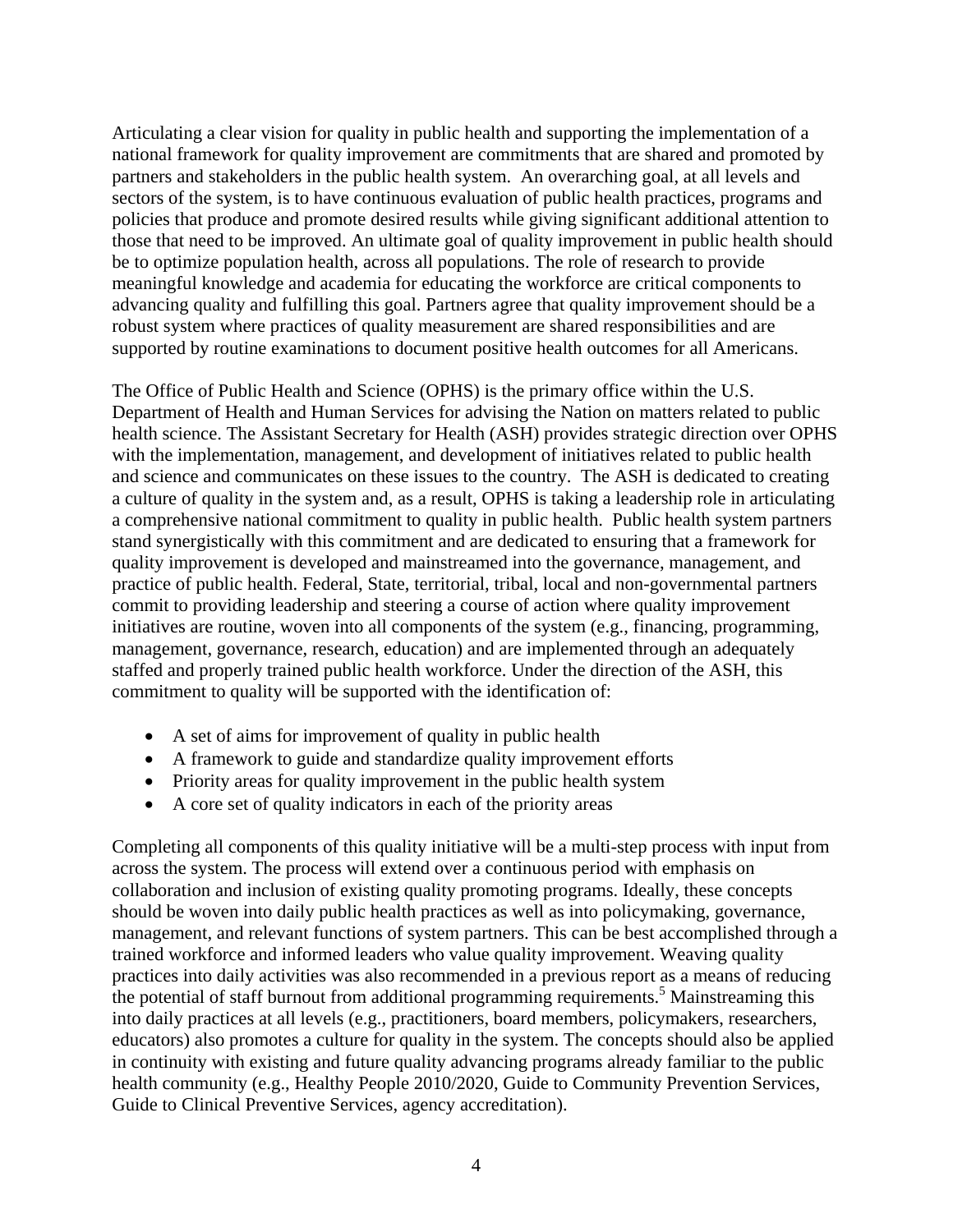# **Characteristics of Quality in Public Health**

Many professions use characteristics to describe quality specific to their industries (e.g., education, software engineering, communications). Healthcare followed this model by adopting the six aims established by the IOM that characterize quality in the delivery of patient care.<sup>2</sup> The use of characteristics provides a focal point to frame and promote consistency with implementing quality improvement initiatives.

Through a consensus building process with public health system partners led by the ASH, aims that characterize public health quality improvement have been identified as an initial step to fulfilling a commitment to quality. While ensuring quality for increasing positive population health outcomes, characteristics to guide public health practices across the entire system should be:

- *Population-centered* protecting and promoting healthy conditions and the health for the entire population
- *Equitable* working to achieve health equity
- *Proactive* formulating policies and sustainable practices in a timely manner, while mobilizing rapidly to address new and emerging threats and vulnerabilities
- *Health promoting* ensuring policies and strategies that advance safe practices by providers and the population and increase the probability of positive health behaviors and outcomes
- *Risk-reducing* diminishing adverse environmental and social events by implementing policies and strategies to reduce the probability of preventable injuries and illness or other negative outcomes
- *Vigilant* intensifying practices and enacting policies to support enhancements to surveillance activities (e.g., technology, standardization, systems thinking/modeling)
- *Transparent* ensuring openness in the delivery of services and practices with particular emphasis on valid, reliable, accessible, timely, and meaningful data that is readily available to stakeholders, including the public
- *Effective* justifying investments by utilizing evidence, science, and best practices to achieve optimal results in areas of greatest need
- *Efficient* understanding costs and benefits of public health interventions and to facilitate the optimal utilization of resources to achieve desired outcomes

Public health system partners recognize that the intersection between public health and the health care delivery system needs to be strengthened. In fact, some public health agencies are still direct providers of health care services. In recognition of this fact, three of the aims for quality improvement in public health are identical to those identified by the IOM as aims for improvement in quality of health care (equitable, effective and efficient). Additionally, the description of another IOM aim, safe, is embedded in the public health aim of health promoting. The aims are intended to clearly articulate a consistent set of characteristics that should be present in public health in order to achieve improved performance at all levels. In addition to practice organizations, the characteristics must be present in the activities of the various governmental and private sector contributors to the Nation's public health system.

Since public health services are multidimensional when testing for quality, all of the aims may apply to a single service or function when testing for quality. For other public health functions, only a subset of the aims may be applicable. Routinely examining public health activities for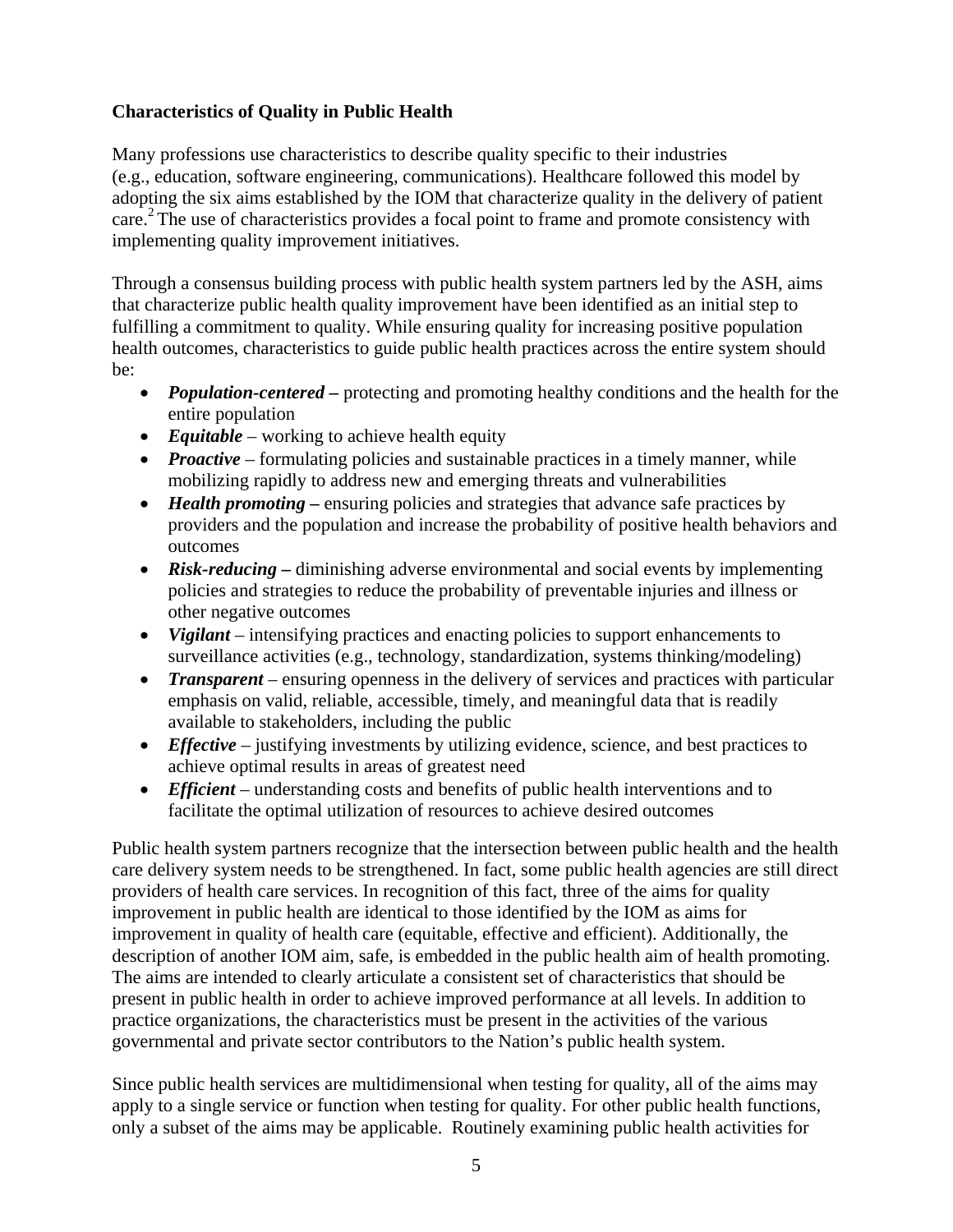these characteristics advances uniformity in public health practice because it represents a consistent approach to framing quality improvement efforts.

## **Impacts**

The impact of this national public health quality movement will be multifaceted. It will promote quality along all dimensions of the system with a special focus on fostering health equity and eliminating health disparities. Applying a common set of quality characteristics will facilitate cross-jurisdictional comparisons and tracking of progress. This should be a stimulus and incentive for knowledge sharing on best practices.

Quality is described in some sectors as value to users of goods and services. An early driver of the quality improvement movement in private industry was to increase value through reducing costs while providing better goods and services. The availability of timely and reliable data (e.g., health status, financial, outcomes, etc) will diminish barriers to determining the value of public health services.

Other impacts accruing from the application of this framework should be a system-wide culture where quality improvement is a sustained concept in public health along with a solid commitment to and recognition of the value of workforce education to ensure implementation and organizational change. Of particular significance already is the synergy that has been created by addressing quality with the engagement and consensus of partners throughout the public health system.

The work of the PHQF to define and frame quality improvement characteristics across public health will continue through the work of various partners throughout the system. The PHQF framework presented provides a broad vision for emphasizing and improving quality in public health. As the efforts move forward it is recognized that we will need flexible and tailored strategies to meet the need of local communities. We look forward to engaging all communities across the county in an inclusive cooperative vision for improving the health of all communities in the United States.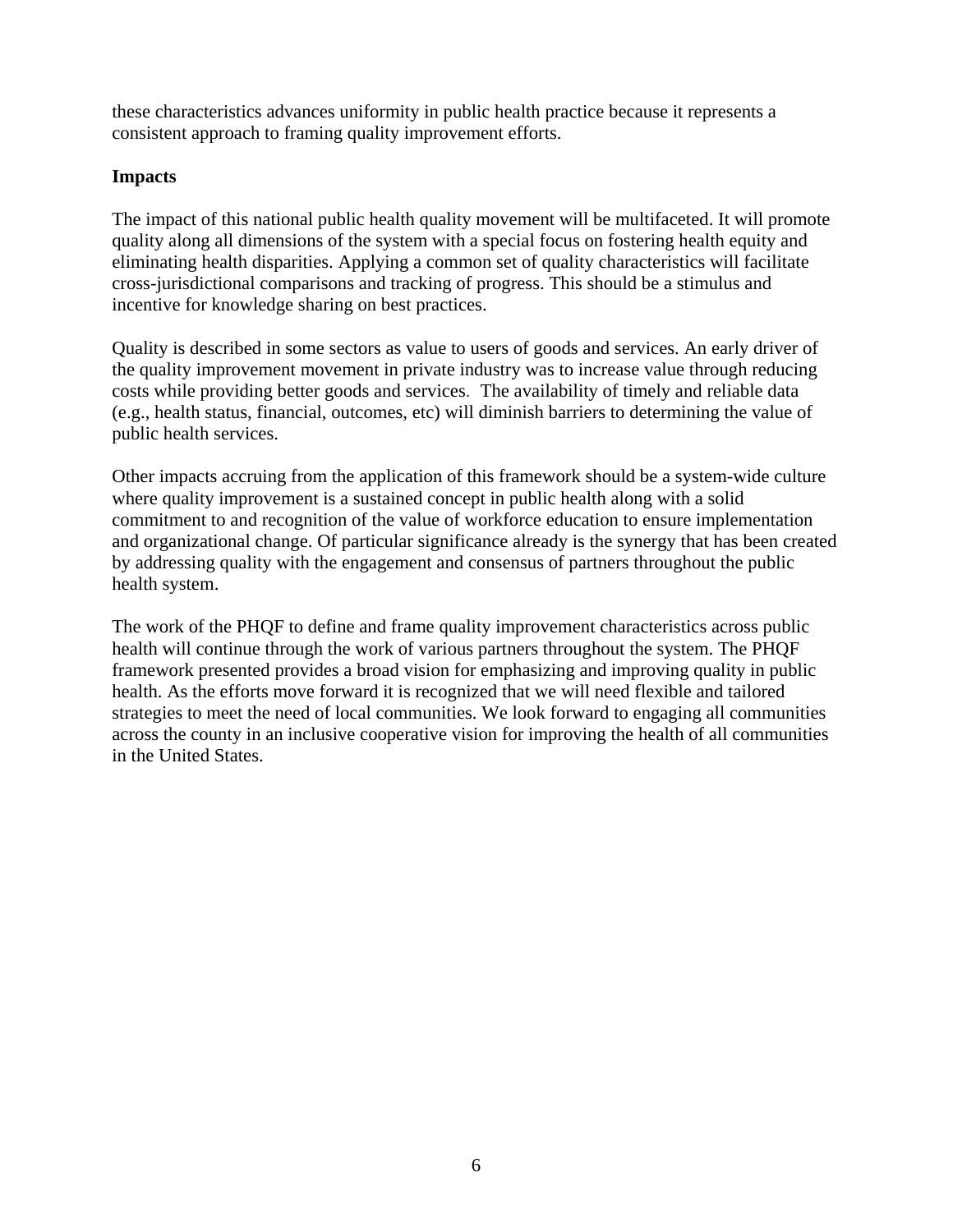### References

- 1. President's Advisory Commission on Consumer Protection and Quality in the Health Care Industry. Quality First: Better health care for all Americans. (March 12, 1998). Accessed on May 24, 2008. Available at: [http://www.hcqualitycommission.gov/.](http://www.hcqualitycommission.gov/)
- 2. Institute of Medicine, Committee on Quality of Health Care in America. Crossing the Quality Chasm: A new health system for the  $21<sup>st</sup>$  century. Washington DC: National Academy Press, 2001.
- 3. Leep CJ. Quality Improvement at Local Health Departments: Strategies for the adoption of quality improvement for public health impact. National Association of County and City Health Officials. January 18, 2008.
- 4. Institute of Medicine. The Future of the Public's Health in the  $21<sup>st</sup>$  Century. Washington DC: National Academy Press, 2002.
- 5. Leonard BA. The Leonard Group. Adapting Quality Improvement to Public Health. Highlights and Conclusions. Conference sponsored by the Robert Wood Johnson Foundation. Cincinnati, Ohio. February 7, 2007.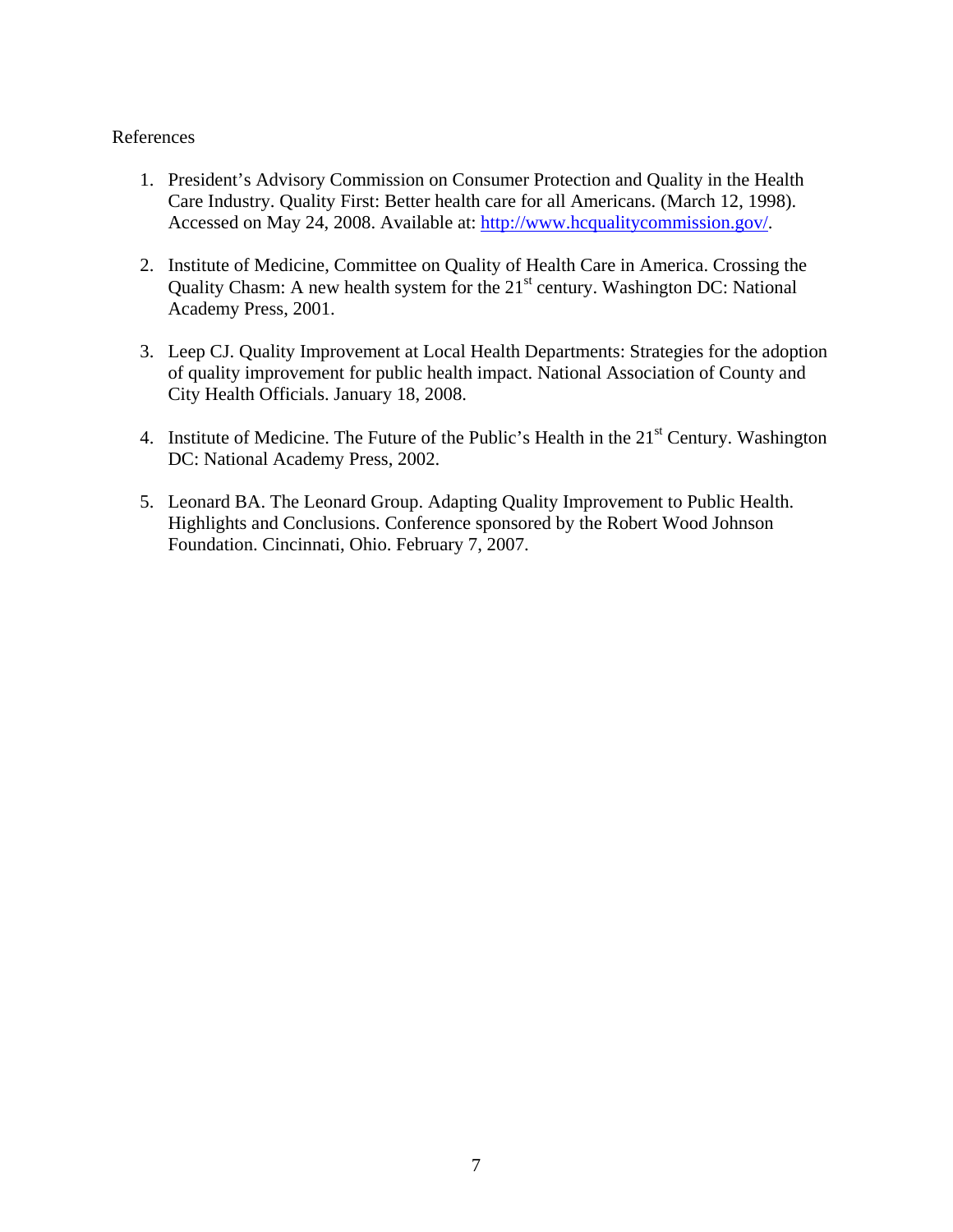| Teppendix TV. Members of the Fubile Ficalin Quality Forum and Famelpants in the Quality Frocess<br><b>Public Health Quality Forum Members</b> | Representative                  |
|-----------------------------------------------------------------------------------------------------------------------------------------------|---------------------------------|
| Agency/Office                                                                                                                                 |                                 |
| U. S. Department of Health and Human Services                                                                                                 |                                 |
| Office of Public Health and Science                                                                                                           | Joxel Garcia                    |
| Office of Public Health and Science/Office of Minority Health                                                                                 | Garth Graham                    |
| Office of Public Health and Science                                                                                                           | Lee Shakelford                  |
| Office of Public Health and Science                                                                                                           | Lee Wilson                      |
| Office of Public Health and Science                                                                                                           | Clara Cobb                      |
| Office of Public Health and Science                                                                                                           | Patrick O'Carroll               |
| Agency for Healthcare Research and Quality                                                                                                    | Carolyn Clancy                  |
| Centers for Disease Control and Prevention                                                                                                    | Julie Gerberding                |
| Centers for Disease Control and Prevention                                                                                                    | <b>Stephanie Bailey</b>         |
| Centers for Medicare and Medicaid Services                                                                                                    | <b>Barry Straub</b>             |
| <b>Health Resources Services Administration</b>                                                                                               | <b>Betty Duke</b>               |
| <b>Health Resources Services Administration</b>                                                                                               | Denise Geolot                   |
| Substance Abuse and Mental Health Services Administration                                                                                     | Terry Cline                     |
|                                                                                                                                               | Representative                  |
| <b>Stakeholder Participants</b>                                                                                                               |                                 |
| Organization<br>American Public Health Association                                                                                            |                                 |
| Association of State and Territorial Health Officials                                                                                         | Georges Benjamin<br>Paul Jarris |
|                                                                                                                                               |                                 |
| National Association of County and City Health Officials                                                                                      | Patrick Libbey                  |
| National Association of Local Boards of Health                                                                                                | Marie Fallon                    |
| Robert Wood Johnson Foundation                                                                                                                | <b>James Marks</b>              |
| Robert Wood Johnson Foundation                                                                                                                | Debra J. Perez                  |
| U.S. Department of Health and Human Services Public Health Systems Working Group                                                              | Representative                  |
| Agency/Office                                                                                                                                 |                                 |
| Office of Public Health and Science                                                                                                           | Peggy Honoré                    |
| Office of Public Health and Science                                                                                                           | <b>Willis Morris</b>            |
| Office of Public Health and Science                                                                                                           | Wendy Braund                    |
| Office of Public Health and Science                                                                                                           | Lisa Tonrey                     |
| Agency for Healthcare Research and Quality                                                                                                    | Tricia Trinité                  |
| Agency for Healthcare Research and Quality                                                                                                    | <b>Sally Phillips</b>           |
| Centers for Disease Control and Prevention                                                                                                    | Evan Mayfield                   |
| Centers for Disease Control and Prevention                                                                                                    | Timothy Van Wave                |
| Centers for Disease Control and Prevention                                                                                                    | Cathleen Walsh                  |
| Centers for Disease Control and Prevention                                                                                                    | Vilma Carande-Kulis             |
| Centers for Disease Control and Prevention                                                                                                    | Barbara Ellis                   |
| Centers for Disease Control and Prevention                                                                                                    | Mildred Williams-Johnson        |
| Health Resources and Services Administration                                                                                                  | Kaytura Felix-Aaron             |
| National Center for Health Statistics                                                                                                         | Linda Bilheimer                 |
| National Institutes for Health                                                                                                                | Cynthia Vinson                  |
| Substance Abuse and Mental Health Services Administration                                                                                     | <b>Beverly Watts-Davis</b>      |
| <b>Reviewers</b>                                                                                                                              | Representative                  |
| Organization                                                                                                                                  |                                 |
| Trust for America's Health                                                                                                                    | Jeffrey Levi                    |
| Institute of Medicine                                                                                                                         | Rose Marie Martinez             |
| National Governors Association                                                                                                                | Joyal Mulheron                  |
| <b>East Carolina University</b>                                                                                                               | Lloyd Novick                    |
| Yale University School of Public Health                                                                                                       | Paul Cleary                     |
| Harvard University                                                                                                                            | Judith Steinberg                |
| University of Minnesota School of Public Health                                                                                               | William Riley                   |
| University of Minnesota School of Public Health                                                                                               | Doug Wholey                     |
| Louisiana State University School of Public Health                                                                                            | Leonard Jack                    |
| University of North Carolina-Chapel Hill School of Public Health                                                                              | Cheryll Lesneski                |
| Johns Hopkins University Bloomberg School of Public Health                                                                                    | Leiyu Shi                       |
| Tulane University School of Public Health and Tropical Medicine                                                                               | Maureen Lichtveld               |
| Los Angeles County Department of Health                                                                                                       | Dawn Jacobson                   |
| Johnson County Kansas Health Department                                                                                                       | Leon Vinci                      |
| Maine Center for Public Health                                                                                                                | Kala Ladenheim                  |
|                                                                                                                                               |                                 |